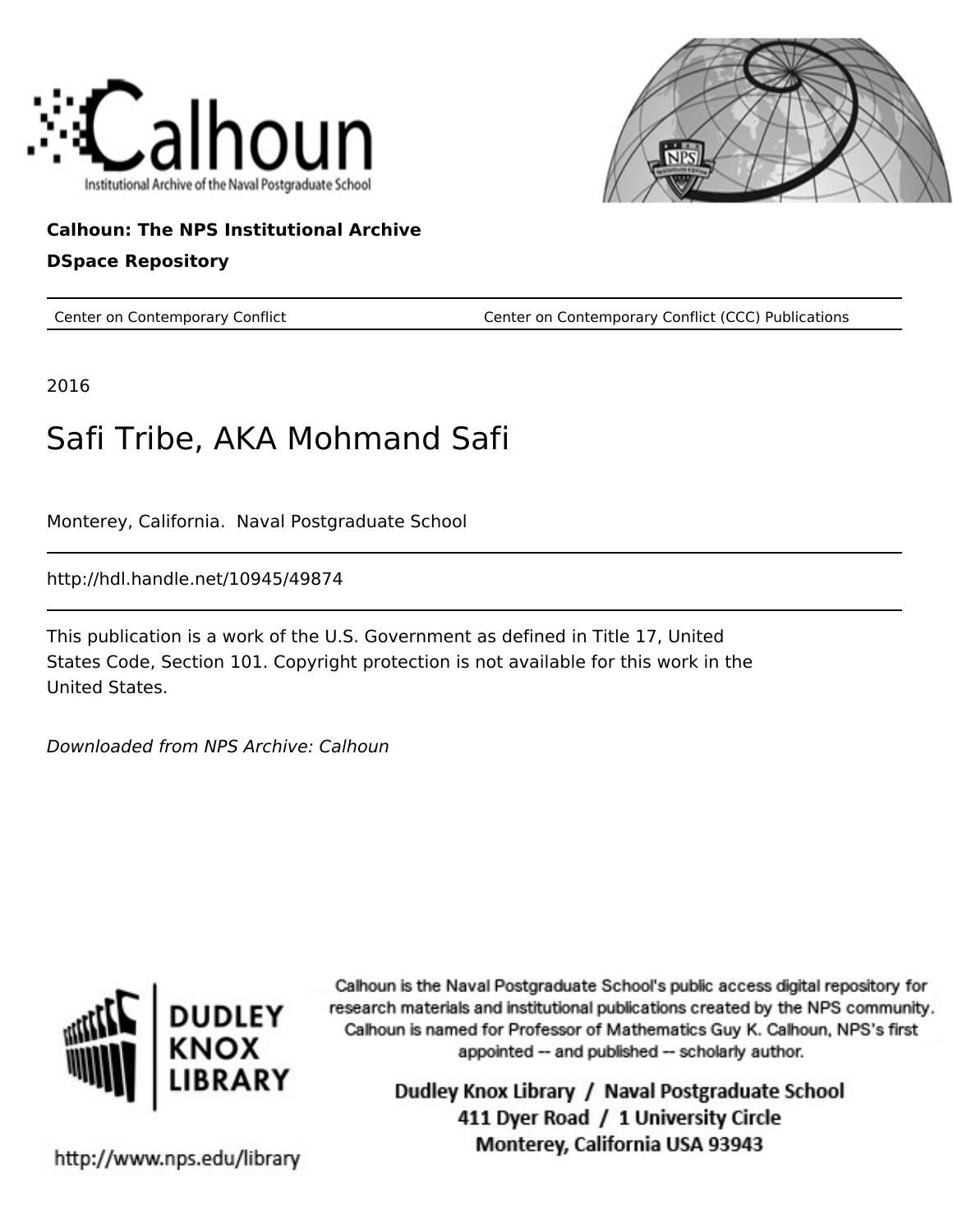

# Program for Culture and Conflict Studies

# **SAFI TRIBE** *AKA: MOHMAND SAFI*

**The Program for Culture & Conflict Studies** Naval Postgraduate School Monterey, CA

*Material contained herein is made available for the purpose of peer review and discussion and does not necessarily reflect the views of the Department of the Navy or the Department of Defense.*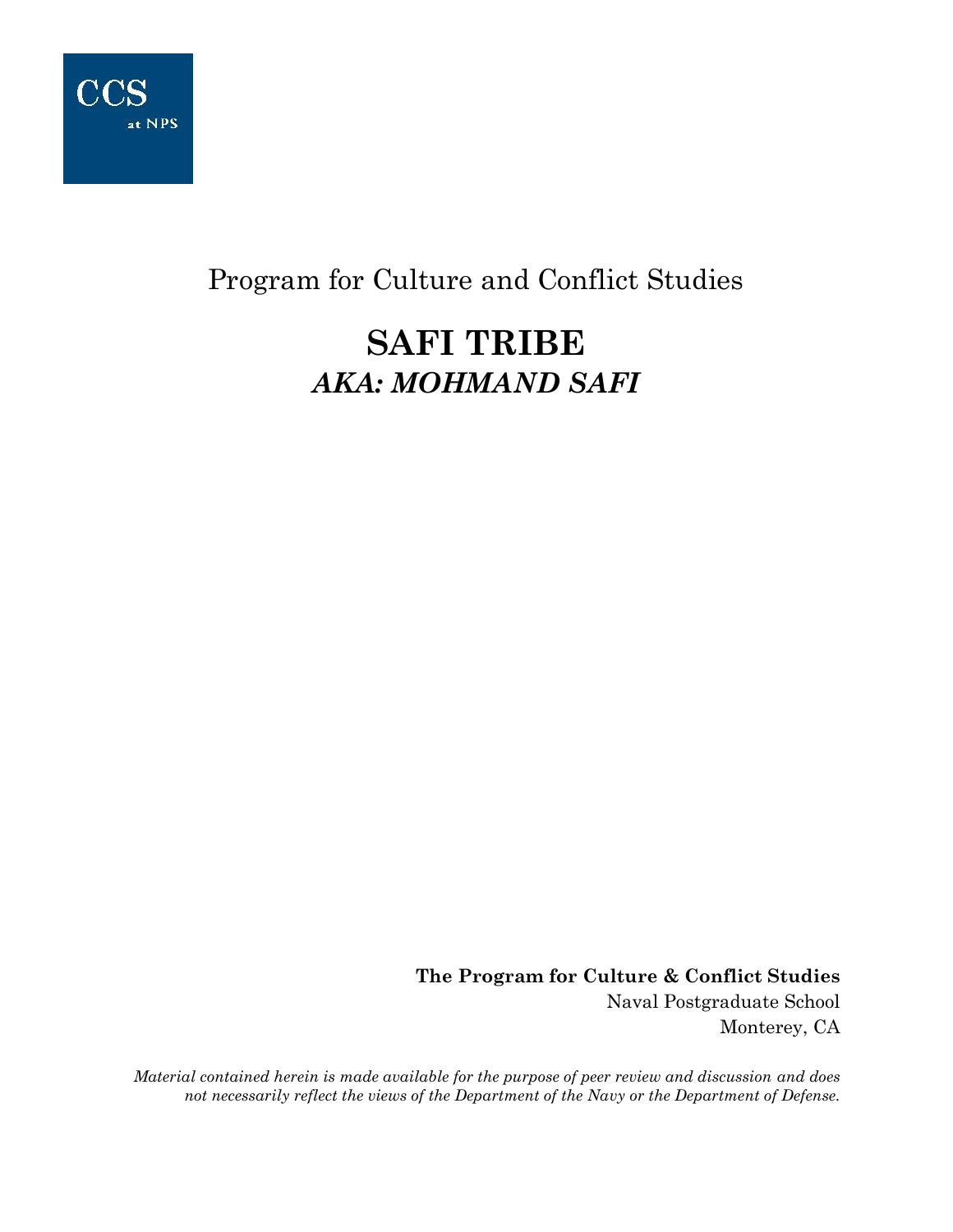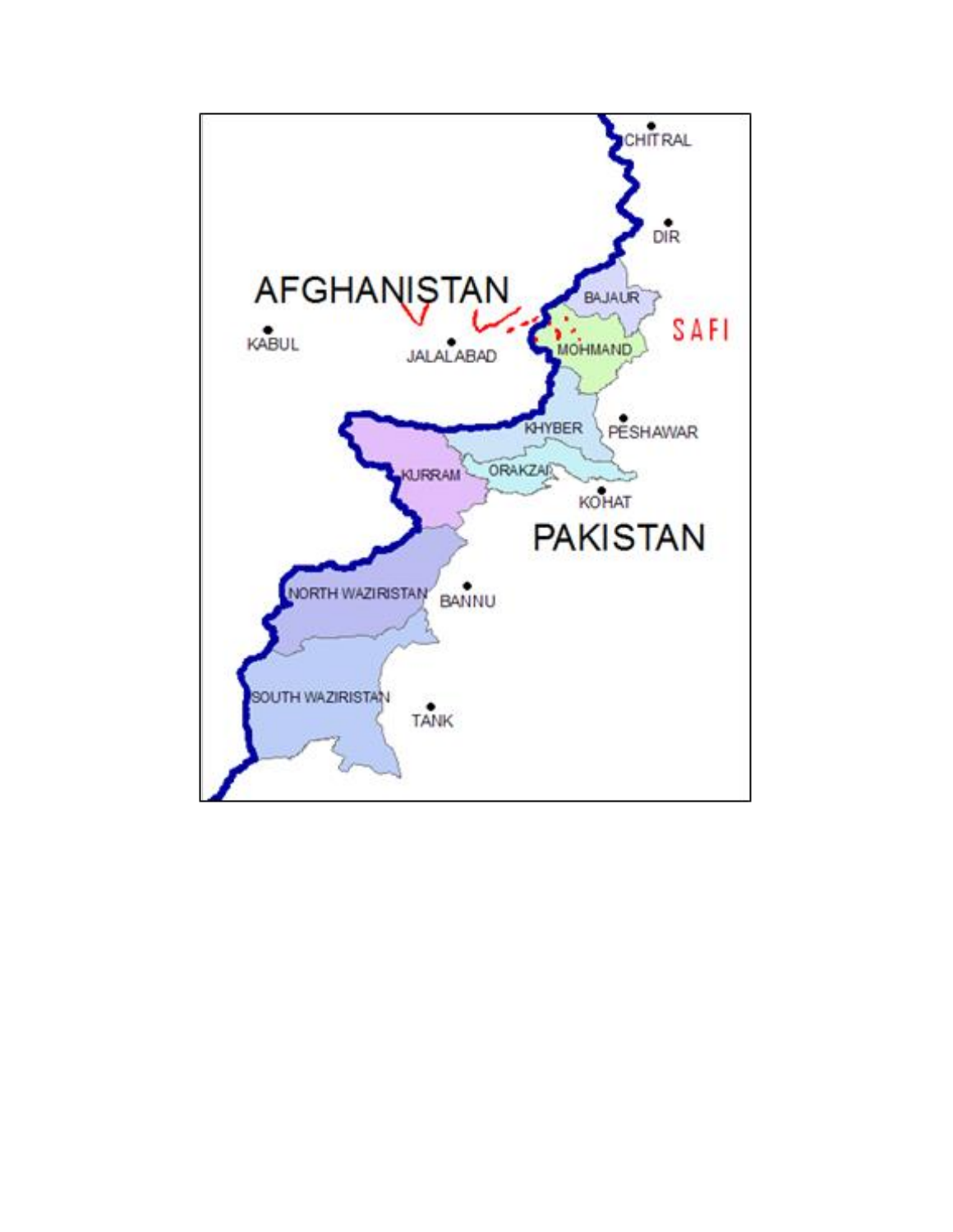# **PRIMARY LOCATION**

The Safi live generally in the following areas: Kunar Province of Afghanistan; along the western tributaries of the Kunar River and the southern tributaries of the Pech River; Mohmand Agency of Pakistan in the hills north of the Mohmand Tribe; the valleys of Laghman, Barkot, Daminj, Alishang, and Alingar.

Mohmand Agency is geographically sub-divided into Upper Mohmand and Lower Mohmand, the lower division being the most fertile. The agency is an area of rugged mountains with barren slopes. General slope of the area is from northeast with an average height over 1,450 meters. Ilazai near the Pakistan-Afghanistan border, at 2,716 meters, is the highest peak. Another important peak is Yari Sar at 1.929 meters. The most extensive part of the territory in the Mohmand Agency lies in the glens and valley that start at the Tartarra Mountain, south of the Kabul River, and the Ilazai Mountain, north of the Kabul River – the main settlements being in the valleys of Shilman, Gandab, and Pindiali. Running water is hard to find, except in Shilman and Gandab.<sup>1</sup>

## **KEY TERRAIN FEATURES**

Valleys: Bara, Gandab, Shilman Plains: Bohai Dag Mountains: Kabul Tsappar Rivers: Kabul, Kunar, Swat, Bara

#### **WEATHER**

The climate in Mohmand Agency is hot in summer, with high temperatures around 105 degrees Fahrenheit, and cool in winter, with low temperatures around 30 degrees Fahrenheit. The summer season starts in May and lasts about four months, while the winter season starts in November and lasts through February. Rainfall is scant, most of which falls during the winter.<sup>2</sup>

#### **RELIGION/SECT**

The Safi are of the Hanafi sect of Sunni Islam, believed to be converts to Islam starting in the 17th Century.

## **MIGRATORY PATTERNS**

The Safi Tribe is not migratory.

## **ALLIANCES**

l

The Safi Tribe was divided by the Durand Line in 1893. Safis on either side of the Durand Line would likely support the other in times of crisis. Since they live alongside the Mohmand Tribe, it is also likely they would ally together against a

<sup>1</sup> <http://www.fata.gov.pk/subpages/mohmand.php>

<sup>2</sup> <http://www.fata.gov.pk/subpages/mohmand.php>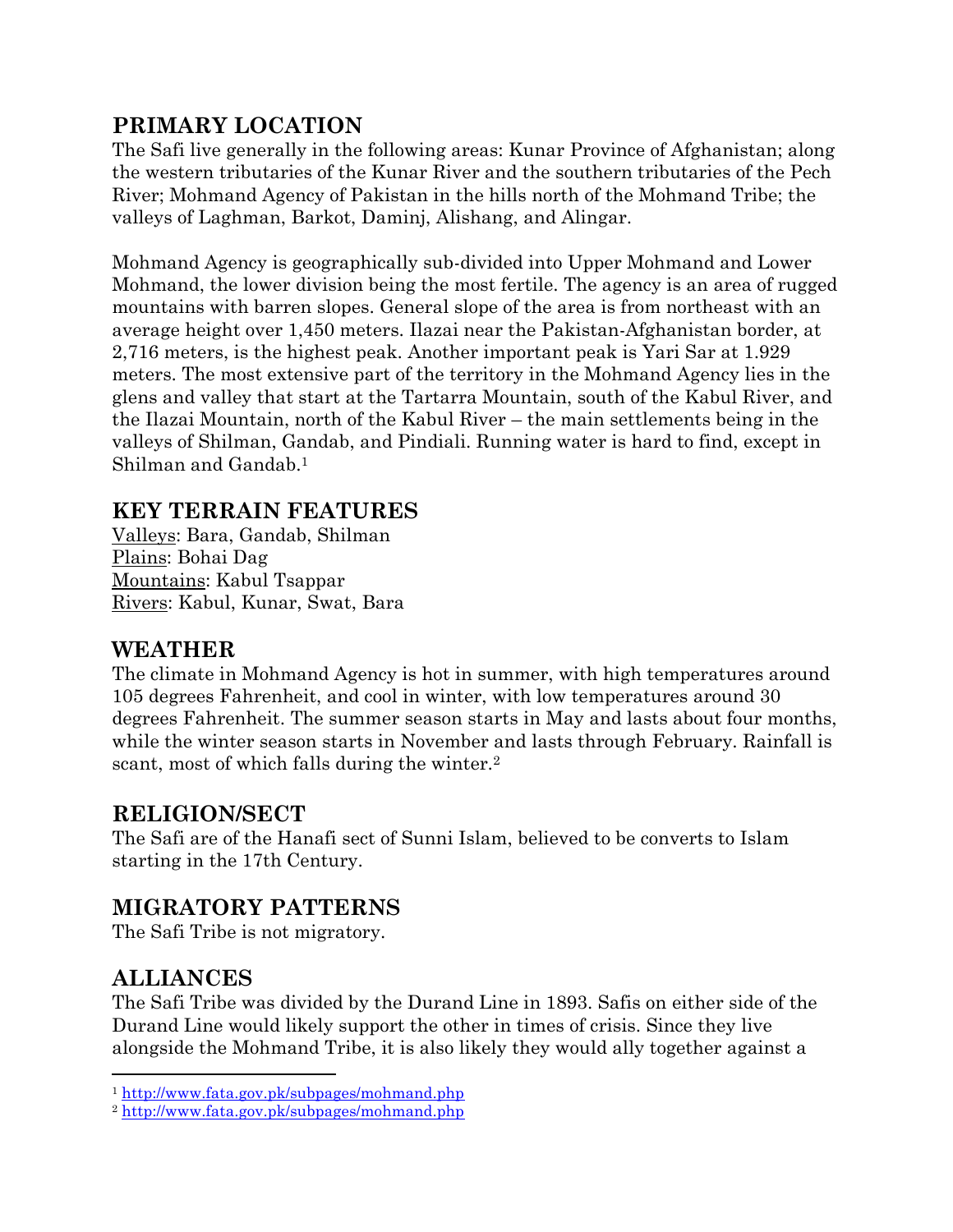common threat. The Safis have also been known to ally with the Shinwari Tribe.<sup>3</sup>

# **FEUDS**

The Massaud and Gurbaz clans of the Safi Tribe had been feuding over the mining of the Ziarat white marble quarry in Mohmand, but in early 2008 the Pakistani Taliban intervened and brokered a settlement, in exchange for a large up-front fee and a tax on every truck leaving the quarry. Even the Pakistan Government had not been able to settle this feud. In addition, the Taliban appointed a Massaud clan contractor to run the quarry and placed a Taliban guard to ensure tax is paid on every truckload. The division arranged by the Taliban gave a portion of the marble mining to both clans.<sup>4</sup>

The Safi tribe has historical animosity with the Gujars, consisting primarily of raiding villages and stealing livestock.<sup>5</sup>

## **ADDITIONAL INFORMATION**

There is some evidence that a portion of the Safi Tribe may be "pashtunized" Pashai or Dehgan/Tajik people who were assimilated into the tribal framework.<sup>6</sup>

# **UNITY & SECURITY**

Though not under a single chief, the Safis are strongly united, and each clan partners with the others.<sup>7</sup>

# **RELATIONSHIP WITH THE TALIBAN/AL-QAEDA**

At least two clans of the Safi Tribe, the Massaud and Gurbaz, are cooperating with the Pakistani Taliban over the mining of the Ziarat white marble quarry.<sup>8</sup>

Umar Khalid, a member of the Qandharo sub-tribe of the Safi tribe, is the dominant Taliban leader in Mohmand Agency. He is in his early thirties and has been associated with the banned Harakat-ul-Mujahideen militant organization, with which he fought in the insurgency in Kashmir. After 9/11, since he had experience in Kashmir, he also fought in Afghanistan alongside Afghan Taliban against the US invasion. Umar Khalid's stated objective is the implementation of Sharia law in

 $\overline{\phantom{a}}$ <sup>3</sup> Sir Olaf Caroe, *The Pathans*, Government of India Press, New Delhi, 1958.

<sup>4</sup> New York Times, "Pakistan marble helps Taliban stay in business'" by Pir Zubair Shah and Jane Perlez, <http://www.nytimes.com/2008/07/14/world/asia/14iht-14taliban.14463354.htm>

<sup>5</sup> Louis Dupree, "Tribal Warfare in Afghanistan and Pakistan: A Reflection of the Segmentary Lineage System," in

Islam and Tribal Societies: From the Atlas to the Indus, ed. Akbar S. Ahmed and David M. Hart (London, Bonston: Routledge and Kegan Paul, 1984), 273-275.

<sup>6</sup> Asgar Christensen*, Afghanistan Journal*, Vol 7, 1980, "The Pashtuns of Kunar: tribe, class and community organization," pp. 79-92.

<sup>7</sup> Sir Olaf Caroe, *The Pathans*, Government of India Press, New Delhi, 1958.

<sup>8</sup> New York Times, "Pakistan marble helps Taliban stay in business," by Pir Zubair Shah and Jane Perlez, <http://www.nytimes.com/2008/07/14/world/asia/14iht-14taliban.14463354.html>